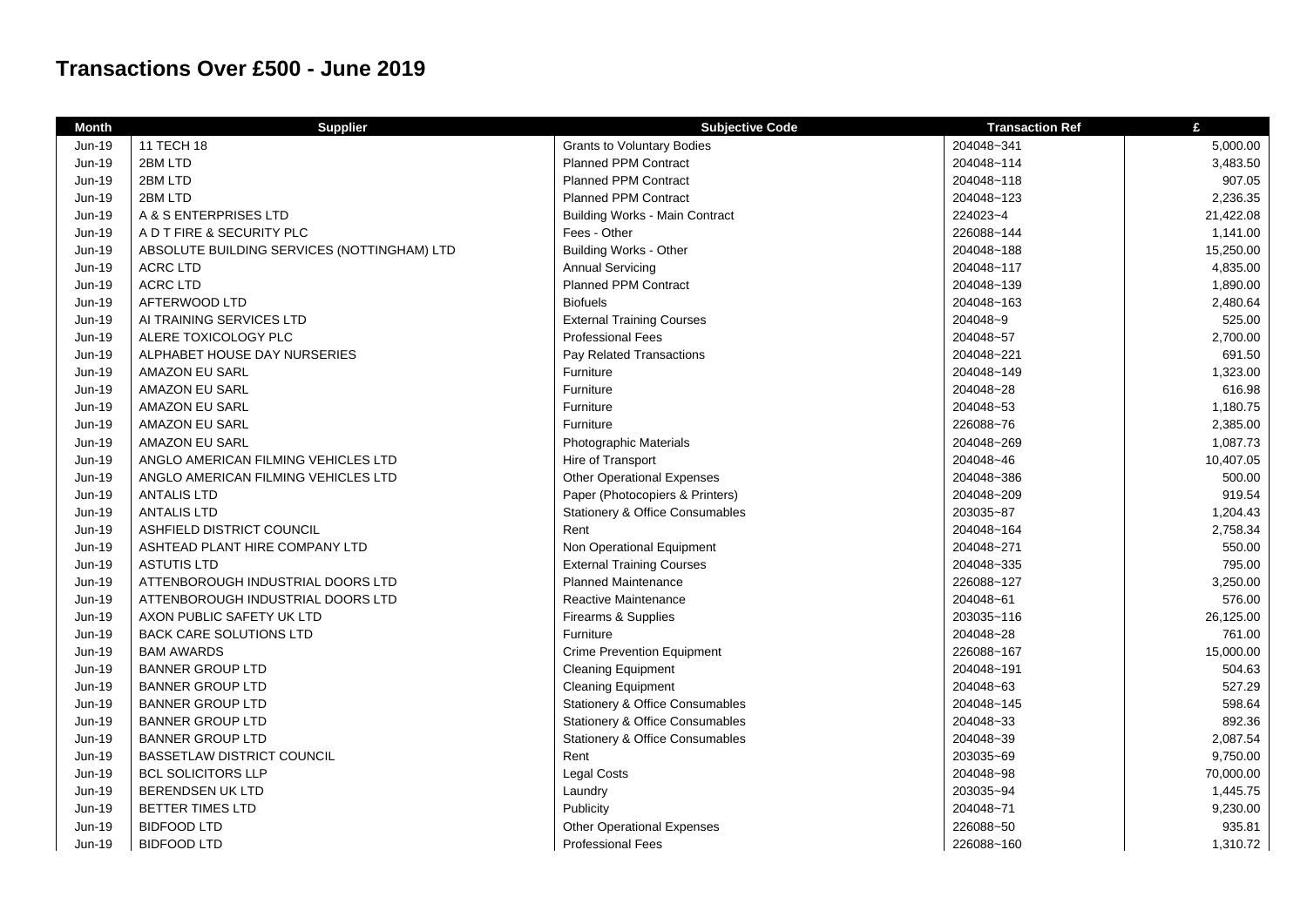| <b>Month</b> | <b>Supplier</b>                                        | <b>Subjective Code</b>                   | <b>Transaction Ref</b> | £          |
|--------------|--------------------------------------------------------|------------------------------------------|------------------------|------------|
| Jun-19       | <b>BNP PARIBAS REAL ESTATE</b>                         | Rent                                     | 204048~229             | 53,950.00  |
| Jun-19       | <b>BOLSOVER PROPERTIES LTD</b>                         | Rent                                     | 203035~108             | 1,241.90   |
| Jun-19       | BREEDON HOUSE NURSERIES T/A CHILDREN 1ST DAY NURSERIES | <b>Pay Related Transactions</b>          | 204048~221             | 611.00     |
| Jun-19       | <b>BRITISH GAS BUSINESS</b>                            | Electricity                              | 204048~228             | 569.63     |
| Jun-19       | <b>BRITISH GAS BUSINESS</b>                            | Electricity                              | 204048~84              | 33,939.16  |
| Jun-19       | BRITISH TELECOMMUNICATIONS PLC                         | Airwave                                  | 203035~1               | 25,741.70  |
| Jun-19       | <b>BRITISH TELECOMMUNICATIONS PLC</b>                  | Airwave                                  | 204048~6               | 26.082.75  |
| Jun-19       | BRITISH TELECOMMUNICATIONS PLC                         | Airwave                                  | 226088~5               | 26,624.41  |
| Jun-19       | <b>BT GLOBAL SERVICES</b>                              | Airwave                                  | 204048~401             | 541.66     |
| Jun-19       | <b>BT GLOBAL SERVICES</b>                              | Airwave                                  | 226088~5               | 541.66     |
| Jun-19       | <b>BUDDILTD</b>                                        | Maintenance / Consumables Specialist Ope | 203035~46              | 1,000.00   |
| Jun-19       | CAE TECHNOLOGY SERVICES LTD                            | <b>Network Services</b>                  | 203035~59              | 121,502.51 |
| Jun-19       | <b>CAMERON FORECOURT LTD</b>                           | <b>Annual Servicing</b>                  | 203035~53              | 520.00     |
| Jun-19       | CAPITA BUSINESS SERVICES LTD                           | Hardware - purchase                      | 204048~52              | 116,901.08 |
| Jun-19       | CAPITA BUSINESS SERVICES LTD                           | Hardware - purchase                      | 226088~57              | 233,802.16 |
| Jun-19       | CAPITA BUSINESS SERVICES LTD                           | <b>Hotel Accommodation</b>               | 226088~11              | 6,774.78   |
| Jun-19       | CAPITA BUSINESS SERVICES LTD                           | <b>Hotel Accommodation</b>               | 226088~13              | 2,933.33   |
| Jun-19       | CAPITA BUSINESS SERVICES LTD                           | <b>Hotel Accommodation</b>               | 226088~135             | 1,014.20   |
| Jun-19       | CAPITA BUSINESS SERVICES LTD                           | <b>Hotel Accommodation</b>               | 226088~141             | 869.92     |
| Jun-19       | CAPITA BUSINESS SERVICES LTD                           | <b>Hotel Accommodation</b>               | 226088~186             | 1,591.48   |
| Jun-19       | CAPITA BUSINESS SERVICES LTD                           | <b>Hotel Accommodation</b>               | 226088~193             | 675.00     |
| Jun-19       | CAPITA BUSINESS SERVICES LTD                           | <b>Hotel Accommodation</b>               | 226088~197             | 1,188.29   |
| Jun-19       | CAPITA BUSINESS SERVICES LTD                           | Hotel Accommodation                      | 226088~200             | 1,393.73   |
| Jun-19       | CAPITA BUSINESS SERVICES LTD                           | <b>Hotel Accommodation</b>               | 226088~21              | 5,198.90   |
| Jun-19       | CAPITA BUSINESS SERVICES LTD                           | <b>Hotel Accommodation</b>               | 226088~211             | 1,824.00   |
| Jun-19       | CAPITA BUSINESS SERVICES LTD                           | <b>Hotel Accommodation</b>               | 226088~214             | 1,000.00   |
| Jun-19       | <b>CAPITA BUSINESS SERVICES LTD</b>                    | Hotel Accommodation                      | 226088~229             | 516.17     |
| Jun-19       | <b>CAPITA BUSINESS SERVICES LTD</b>                    | <b>Hotel Accommodation</b>               | 226088~235             | 543.75     |
| Jun-19       | <b>CAPITA BUSINESS SERVICES LTD</b>                    | <b>Hotel Accommodation</b>               | 226088~53              | 650.60     |
| Jun-19       | CAPITA BUSINESS SERVICES LTD                           | <b>Hotel Accommodation</b>               | 226088~67              | 617.55     |
| Jun-19       | <b>CAPITA BUSINESS SERVICES LTD</b>                    | <b>Hotel Accommodation</b>               | 226088~69              | 1,135.60   |
| Jun-19       | <b>CAPITA BUSINESS SERVICES LTD</b>                    | Hotel Accommodation                      | 226088~80              | 1,370.40   |
| Jun-19       | CAPITA BUSINESS SERVICES LTD                           | Subsistence                              | 226088~264             | 543.75     |
| Jun-19       | CARBON ZERO CONSULTING LTD                             | <b>Planned PPM Contract</b>              | 226088~111             | 1,600.00   |
| Jun-19       | <b>CDW LTD</b>                                         | Hardware                                 | 204048~129             | 107,038.26 |
| Jun-19       | <b>CDW LTD</b>                                         | Hardware - purchase                      | 226088~57              | 1,277.74   |
| Jun-19       | CEDAR HOUSE DAY NURSEY                                 | Pay Related Transactions                 | 204048~221             | 729.00     |
| Jun-19       | <b>CERTAS ENERGY UK LTD</b>                            | Diesel                                   | 203035~58              | 15,244.70  |
| Jun-19       | <b>CERTAS ENERGY UK LTD</b>                            | Diesel                                   | 226088~125             | 14,979.00  |
| Jun-19       | <b>CERTAS ENERGY UK LTD</b>                            | Diesel                                   | 226088~38              | 10,019.00  |
| Jun-19       | CERTAS ENERGY UK LTD                                   | Petrol                                   | 213135~7               | 10,746.85  |
| Jun-19       | CHANGE COURSE CONSULTANTS LTD                          | <b>External Training Courses</b>         | 203035~75              | 1,400.00   |
| Jun-19       | CHANGE COURSE CONSULTANTS LTD                          | <b>External Training Courses</b>         | 203035~80              | 1,400.00   |
| Jun-19       | CHANGE COURSE CONSULTANTS LTD                          | <b>External Training Courses</b>         | 226088~156             | 1,400.00   |
| Jun-19       | <b>CHARLES FELLOWS SUPPLIES LTD</b>                    | Detained Persons - Clothing              | 204048~268             | 1,607.80   |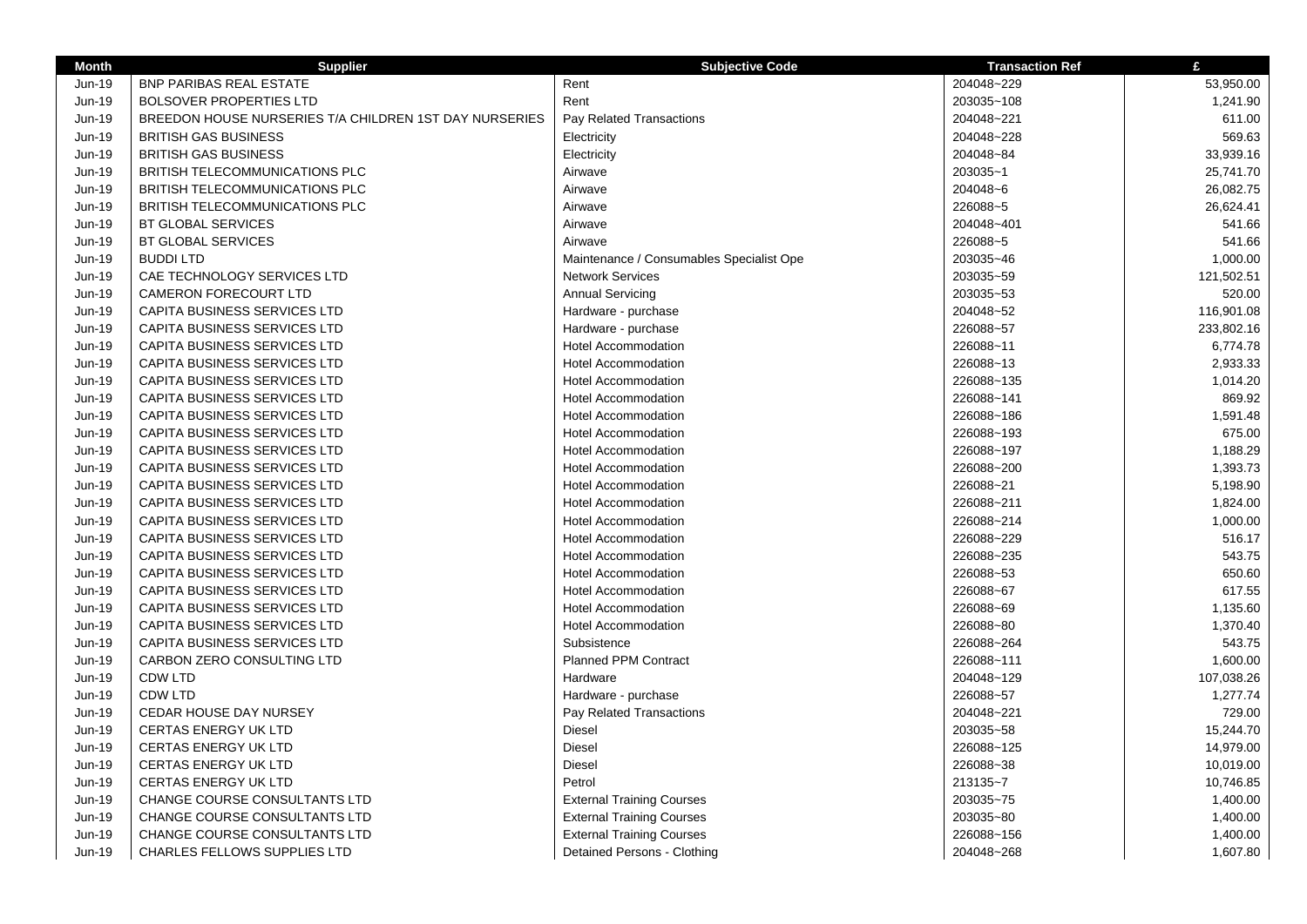| <b>Month</b>  | <b>Supplier</b>                    | <b>Subjective Code</b>                   | <b>Transaction Ref</b> | $\mathbf{f}$ |
|---------------|------------------------------------|------------------------------------------|------------------------|--------------|
| Jun-19        | CHILDCARE EAST MIDLANDS LLP        | Pay Related Transactions                 | 204048~221             | 536.00       |
| Jun-19        | <b>CHRISTINE CUTLAND</b>           | <b>Consultants Fees</b>                  | 204048~76              | 584.00       |
| Jun-19        | <b>CINTRA LTD</b>                  | Interpreters Fees & Translators Fees     | 226088~227             | 24,811.20    |
| Jun-19        | <b>CIPFA BUSINESS LTD</b>          | Subscriptions                            | 204048~234             | 570.00       |
| Jun-19        | <b>CJR MIDLANDS LTD</b>            | Fees - Statutory                         | 203035~104             | 1,439.00     |
| Jun-19        | CLYDE & CO LLP                     | <b>Short Term Provisions</b>             | 204048~247             | 2,237.44     |
| Jun-19        | CLYDE & CO LLP                     | <b>Short Term Provisions</b>             | 226088~185             | 1,656.00     |
| Jun-19        | <b>COLLEGE GARTH LTD</b>           | Stray Animals (maintenance costs)        | 204048~182             | 4,185.43     |
| <b>Jun-19</b> | <b>COLLEGE GARTH LTD</b>           | Stray Animals (maintenance costs)        | 226088~161             | 1,472.76     |
| Jun-19        | COLLEGE OF POLICING                | <b>External Assessment Centres</b>       | 204048~326             | 12,344.70    |
| Jun-19        | COLLEGE OF POLICING                | <b>External Training Courses</b>         | 203035~45              | 1,441.50     |
| Jun-19        | <b>COLLEGE OF POLICING</b>         | <b>External Training Courses</b>         | 203035~47              | 2,883.00     |
| Jun-19        | COLLEGE OF POLICING                | <b>External Training Courses</b>         | 203035~5               | 2,868.50     |
| Jun-19        | <b>COLLEGE OF POLICING</b>         | <b>External Training Courses</b>         | 226088~9               | 960.00       |
| Jun-19        | <b>COONEEN AT WORK LTD</b>         | Clothing & Uniforms                      | 207025~1               | 2,083.33     |
| Jun-19        | <b>COUNTRY KIDS DAY NURSERY</b>    | Pay Related Transactions                 | 204048~221             | 565.00       |
| Jun-19        | CRAIGARD (SHERWOOD PARK) LTD       | Rent                                     | 204048~381             | 18,093.75    |
| Jun-19        | <b>CRIMESTOPPERS TRUST</b>         | <b>Other Partnerships</b>                | 204048~177             | 58,801.75    |
| Jun-19        | <b>CSA CLIENT FUNDS ACCOUNT</b>    | Pay Related Transactions                 | 204048~364             | 1,152.82     |
| Jun-19        | <b>CVL SYSTEMS LTD</b>             | <b>Annual Servicing</b>                  | 226088~134             | 10,691.85    |
| Jun-19        | <b>CVL SYSTEMS LTD</b>             | Reactive Maintenance                     | 226088~64              | 577.50       |
| Jun-19        | <b>CYCLESCHEME LTD</b>             | Salary Deductions - Cycle to Work Scheme | 204048~232             | 5,555.17     |
| Jun-19        | <b>DANTECH LTD</b>                 | Hardware - purchase                      | 204048~52              | 561.00       |
| Jun-19        | DATA PRO IT LTD                    | Hardware - purchase                      | 204048~52              | 863.00       |
| Jun-19        | DATATAG ID LTD                     | <b>External Training Courses</b>         | 204048~9               | 4,281.00     |
| Jun-19        | DELL CORPORATION LTD               | Hardware - purchase                      | 204048~52              | 3,553.96     |
| Jun-19        | DFP SERVICES LTD                   | <b>Annual Servicing</b>                  | 204048~147             | 1,347.00     |
| Jun-19        | DFP SERVICES LTD                   | <b>Planned Maintenance</b>               | 204048~36              | 1,149.00     |
| Jun-19        | DFP SERVICES LTD                   | <b>Planned PPM Contract</b>              | 203035~63              | 2,181.92     |
| Jun-19        | DFP SERVICES LTD                   | <b>Planned PPM Contract</b>              | 204048~45              | 525.50       |
| Jun-19        | DFP SERVICES LTD                   | <b>Planned PPM Contract</b>              | 226088~116             | 2,244.35     |
| Jun-19        | <b>DFP SERVICES LTD</b>            | Reactive Maintenance                     | 204048~16              | 817.90       |
| Jun-19        | DH SQUIRE CONSULTING ENGINEERS LLP | Fees Planned                             | 204048~301             | 3,204.96     |
| Jun-19        | DH SQUIRE CONSULTING ENGINEERS LLP | <b>Planned Maintenance</b>               | 204048~36              | 3,204.96     |
| Jun-19        | DKN DECORATORS LTD                 | <b>Planned Maintenance</b>               | 226088~39              | 887.00       |
| Jun-19        | DR BD ANDREWS                      | <b>Professional Fees</b>                 | 204048~349             | 5,200.00     |
| Jun-19        | DR E WOLSKA                        | <b>Professional Fees</b>                 | 204048~377             | 1,440.00     |
| Jun-19        | DR J H BURGOYNE AND PARTNERS LLP   | <b>Consultants Fees</b>                  | 203035~41              | 6,488.00     |
| Jun-19        | DRAGONFLIES DAY NURSERY            | Pay Related Transactions                 | 204048~221             | 643.00       |
| Jun-19        | DUTYSHEET LTD                      | <b>Professional Fees</b>                 | 203035~147             | 1,047.00     |
| Jun-19        | <b>DWF LLP</b>                     | <b>Short Term Provisions</b>             | 226088~185             | 3,598.48     |
| Jun-19        | EDF ENERGY CUSTOMERS LTD           | Electricity                              | 204048~227             | 4,177.08     |
| Jun-19        | EDF ENERGY CUSTOMERS LTD           | Electricity                              | 204048~84              | 73,863.50    |
| Jun-19        | <b>EJ HAMMOND</b>                  | Pay Related Transactions                 | 204048~221             | 557.00       |
| Jun-19        | <b>EMMA WARDROPPER</b>             | <b>External Training Courses</b>         | 203035~138             | 1,206.50     |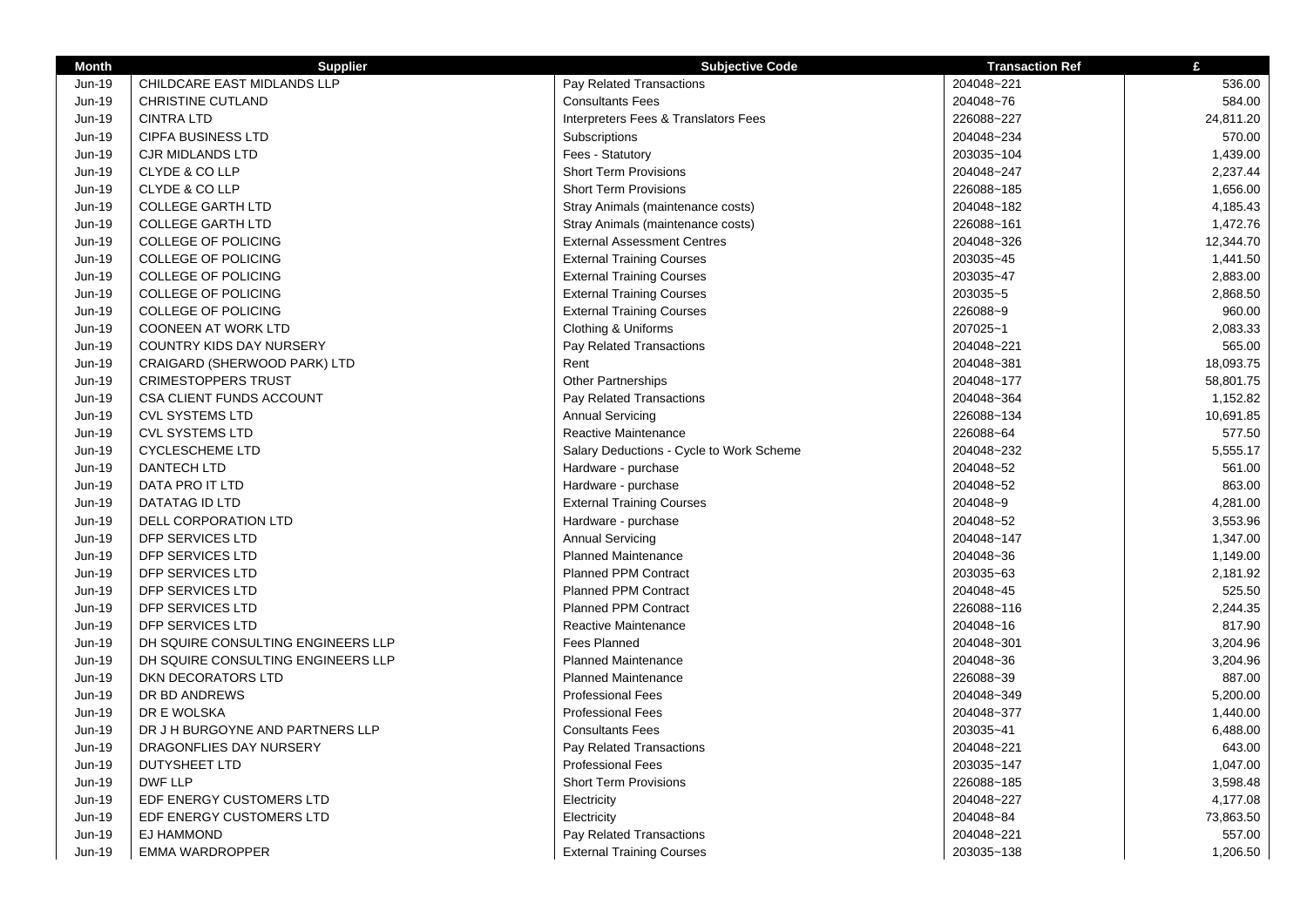| <b>Month</b> | <b>Supplier</b>                           | <b>Subjective Code</b>                   | <b>Transaction Ref</b> | £            |
|--------------|-------------------------------------------|------------------------------------------|------------------------|--------------|
| Jun-19       | ENTERPRISE RENT-A-CAR (UK) LTD            | Hire of Transport                        | 204048~46              | 699.16       |
| Jun-19       | ENTERPRISE RENT-A-CAR (UK) LTD            | Hire of Transport                        | 226088~46              | 1,743.98     |
| Jun-19       | ENVIROENERGY (NOTTINGHAM) LTD             | <b>Other Energy Costs</b>                | 204048~331             | 4,157.91     |
| Jun-19       | EVERYTHING EVERYWHERE LTD                 | <b>Minor Systems</b>                     | 226088~128             | 9,250.00     |
| Jun-19       | EVERYTHING EVERYWHERE LTD                 | Mobile Phone Call Charges & Contract Cos | 226088~246             | 2,410.18     |
| Jun-19       | EVERYTHING EVERYWHERE LTD                 | Mobile Phone Call Charges & Contract Cos | 226088~66              | 4,630.48     |
| Jun-19       | EXCEPTIONAL HOTELS AND RESORTS (UK) LTD   | <b>External Training Courses</b>         | 210029~1               | 5,807.00     |
| Jun-19       | <b>EXPERIAN LTD</b>                       | Searches                                 | 204048~156             | 8,774.36     |
| Jun-19       | <b>EXPERIAN LTD</b>                       | Software Licences                        | 226088~150             | 1,337.08     |
| Jun-19       | <b>FAIRACRE SERVICES</b>                  | Reactive Maintenance                     | 204048~56              | 675.00       |
| Jun-19       | FISHER HARGREAVES PROCTOR LTD             | Service Charge                           | 203035~117             | 4,293.74     |
| Jun-19       | FISHER HARGREAVES PROCTOR LTD             | Service Charge                           | 204048~250             | 4,293.74     |
| Jun-19       | <b>FLAGPOLE EXPRESS LTD</b>               | <b>Planned Maintenance</b>               | 204048~119             | 870.00       |
| Jun-19       | <b>FLOGAS BRITAIN LTD</b>                 | First Aid Equipment / Consumables        | 203035~110             | 7,647.81     |
| Jun-19       | <b>FLOGAS BRITAIN LTD</b>                 | First Aid Equipment / Consumables        | 204048~237             | 504.48       |
| Jun-19       | FRANK KEY (NOTTINGHAM) LTD                | Building Maintenance - Day to Day        | 210029~5               | 3,301.48     |
| Jun-19       | FWP PLUMBERS NOTTINGHAM LTD               | <b>Planned Maintenance</b>               | 203035~54              | 800.00       |
| Jun-19       | FWP PLUMBERS NOTTINGHAM LTD               | <b>Planned Maintenance</b>               | 204048~379             | 550.00       |
| Jun-19       | FWP PLUMBERS NOTTINGHAM LTD               | Reactive Maintenance                     | 204048~16              | 613.82       |
| Jun-19       | FWP PLUMBERS NOTTINGHAM LTD               | <b>Reactive Maintenance</b>              | 226088~114             | 6,692.21     |
| Jun-19       | <b>GARRAN LOCKERS LTD</b>                 | Furniture                                | 210029~3               | 531.55       |
| Jun-19       | <b>GEDLING BOROUGH COUNCIL</b>            | Rent                                     | 204048~72              | 5,000.00     |
| Jun-19       | <b>GEO HANSON &amp; SONS HUCKNALL LTD</b> | <b>Planned Maintenance</b>               | 203035~70              | 782.80       |
| Jun-19       | <b>GEO HANSON &amp; SONS HUCKNALL LTD</b> | <b>Reactive Maintenance</b>              | 204048~58              | 633.30       |
| Jun-19       | GIVE AS YOU EARN                          | Pay Related Transactions                 | 204048~360             | 933.12       |
| Jun-19       | <b>GIVE AS YOU EARN</b>                   | Pay Related Transactions                 | 204048~369             | 991.50       |
| Jun-19       | <b>GIVE AS YOU EARN</b>                   | Pay Related Transactions                 | 204048~370             | 9,656.40     |
| Jun-19       | GMB (MIDLANDS & EAST COAST)               | Pay Related Transactions                 | 226088~249             | 2,487.96     |
| Jun-19       | <b>GREGSONS SOLICITORS</b>                | <b>Short Term Provisions</b>             | 226088~185             | 17,300.00    |
| Jun-19       | <b>GRG PUBLIC RESOURCES LTD</b>           | Damage to Property / Boarding Up         | 204048~230             | 900.00       |
| Jun-19       | <b>HAMPSONS RECOVERY</b>                  | Vehicle Recovery Costs                   | 204048~219             | 19,898.00    |
| Jun-19       | HANDS FREE COMPUTING LTD                  | Hardware - purchase                      | 204048~52              | 1,450.00     |
| Jun-19       | HANDS FREE COMPUTING LTD                  | <b>Tuition Fees</b>                      | 204048~334             | 2,880.00     |
| Jun-19       | HANSON ANIMAL DOCTOR LTD                  | Stray Animals (maintenance costs)        | 203035~89              | 1,020.33     |
| Jun-19       | HAYS SPECIALIST RECRUITMENT LTD           | Agency / Temp Staff                      | 203035~14              | 1,414.90     |
| Jun-19       | <b>HAYS SPECIALIST RECRUITMENT LTD</b>    | Agency / Temp Staff                      | 204048~38              | 5,093.64     |
| Jun-19       | <b>HEALTHWORK LTD</b>                     | <b>Other Medical Costs</b>               | 203035~84              | 2,250.00     |
| Jun-19       | <b>HIGGS NEWTON KENYON SOLICITORS</b>     | <b>Short Term Provisions</b>             | 226088~185             | 20,000.00    |
| Jun-19       | <b>HIGH ACCESS-ABILITY LTD</b>            | <b>Planned Maintenance</b>               | 204048~43              | 1,925.00     |
| Jun-19       | HM REVENUE & CUSTOMS                      | Apprentice Levy                          | 204048~257             | 47,653.00    |
| Jun-19       | HM REVENUE & CUSTOMS                      | Pay Related Transactions                 | 204048~258             | 23,423.73    |
| Jun-19       | HM REVENUE & CUSTOMS                      | Pay Related Transactions                 | 204048~259             | 1,010,681.21 |
| Jun-19       | HM REVENUE & CUSTOMS                      | Pay Related Transactions                 | 204048~260             | 854,997.68   |
| Jun-19       | HM REVENUE & CUSTOMS                      | Pay Related Transactions                 | 204048~261             | 34,666.00    |
| Jun-19       | HM REVENUE & CUSTOMS                      | Pay Related Transactions                 | 204048~262             | 1,109,998.04 |
|              |                                           |                                          |                        |              |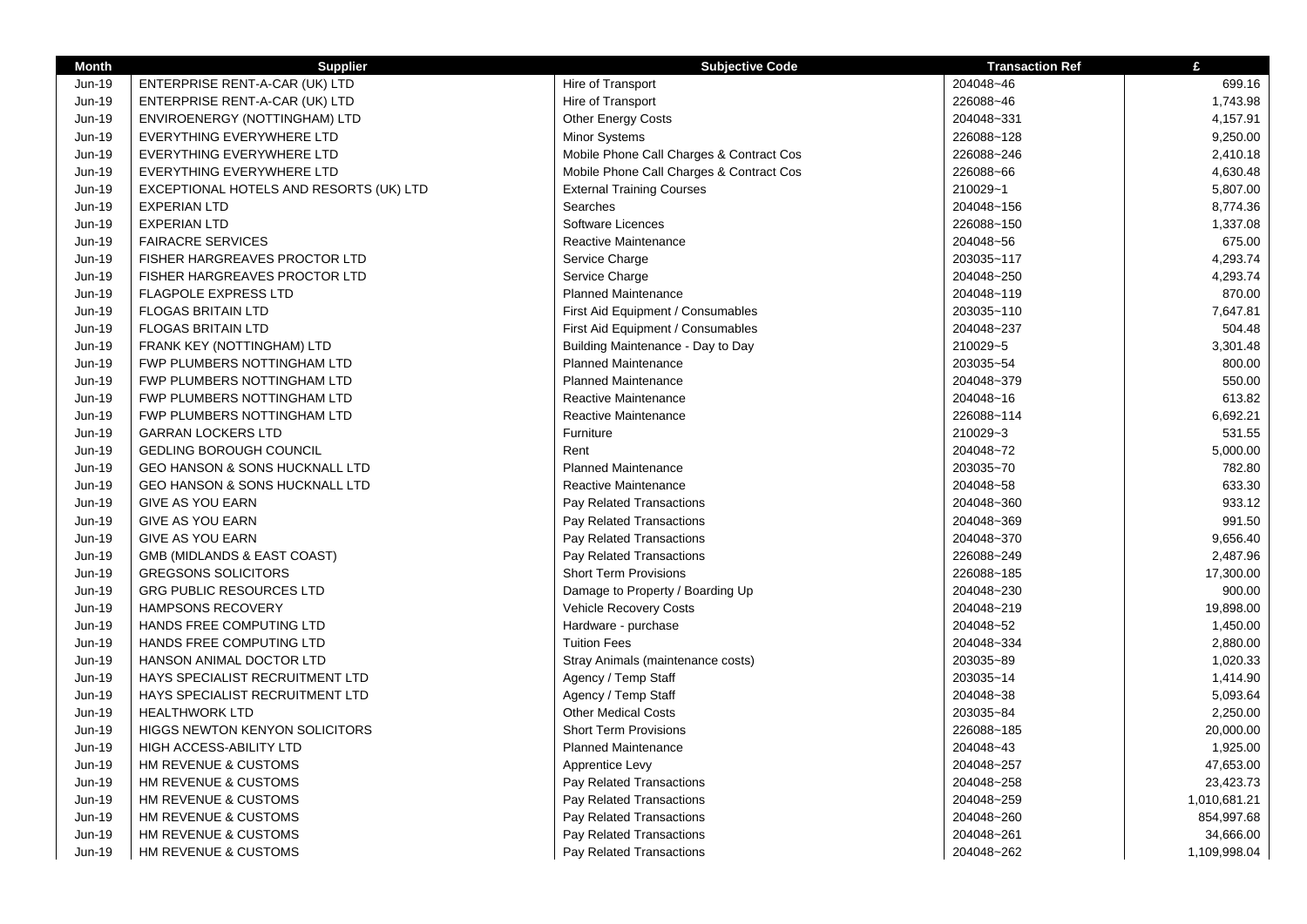| <b>Month</b>  | <b>Supplier</b>                    | <b>Subjective Code</b>                | <b>Transaction Ref</b> | £          |
|---------------|------------------------------------|---------------------------------------|------------------------|------------|
| Jun-19        | <b>HMCTS</b>                       | Other Partnerships                    | 203035~99              | 14,341.08  |
| Jun-19        | <b>IMSERV EUROPE LTD</b>           | Electricity                           | 204048~84              | 902.55     |
| Jun-19        | INFLUENTIAL SOFTWARE SERVICES LTD  | <b>External Training Courses</b>      | 204048~9               | 8,400.00   |
| Jun-19        | <b>INSIGHT DIRECT (UK) LTD</b>     | Hardware                              | 204048~189             | 13,320.00  |
| Jun-19        | INSIGHT DIRECT (UK) LTD            | Hardware - purchase                   | 204048~52              | 694.55     |
| Jun-19        | <b>INTERSPIRO LTD</b>              | <b>Specialist Equipment</b>           | 204048~277             | 781.94     |
| Jun-19        | <b>JP FRENCH ASSOCIATES</b>        | Forensic Analysis                     | 204048~408             | 6,250.00   |
| Jun-19        | <b>JUST LEARNING NURSERIES LTD</b> | Pay Related Transactions              | 204048~221             | 729.00     |
| Jun-19        | <b>KEY FORENSIC SERVICES LTD</b>   | <b>Forensic Analysis</b>              | 204048~316             | 1,268.00   |
| Jun-19        | KINGS SECURITY SYSTEMS LTD         | <b>Planned PPM Contract</b>           | 204048~207             | 4,330.80   |
| Jun-19        | <b>LAMBERT SMITH HAMPTON LTD</b>   | <b>Consultants Fees</b>               | 204048~86              | 17,928.75  |
| Jun-19        | LAMBERT SMITH HAMPTON LTD          | <b>Consultants Fees</b>               | 226088~84              | 17,928.75  |
| Jun-19        | LANGLEY MILL CONTRACT FLOORING LTD | <b>Building Works - Main Contract</b> | 204048~12              | 2,776.00   |
| <b>Jun-19</b> | LIFE SKILLS EDUCATION CHARITY      | Specific Grants awarded               | 204048~141             | 20,000.00  |
| Jun-19        | LIME CULTURE CIC                   | Specific Grants awarded               | 204048~141             | 3,500.00   |
| <b>Jun-19</b> | LIME CULTURE CIC                   | Specific Grants awarded               | 226088~129             | 3,500.00   |
| <b>Jun-19</b> | <b>LINDUM GROUP</b>                | <b>Building Works - Main Contract</b> | 226088~132             | 45,599.00  |
| Jun-19        | <b>LINDUM GROUP</b>                | <b>Building Works - Other</b>         | 203035~17              | 478,555.21 |
| <b>Jun-19</b> | LYON EQUIPMENT LTD                 | <b>External Training Courses</b>      | 204048~9               | 2,778.00   |
| Jun-19        | M SHOOTER                          | <b>Reactive Maintenance</b>           | 226088~25              | 501.40     |
| Jun-19        | <b>MACOI LTD</b>                   | Furniture                             | 204048~149             | 3,303.00   |
| <b>Jun-19</b> | <b>MACOI LTD</b>                   | Furniture                             | 204048~28              | 3,592.65   |
| Jun-19        | <b>MACOI LTD</b>                   | Furniture                             | 204048~53              | 1,485.30   |
| Jun-19        | <b>MACOI LTD</b>                   | Furniture                             | 204048~81              | 3,767.40   |
| <b>Jun-19</b> | <b>MACOI LTD</b>                   | Furniture                             | 226088~138             | 1,788.00   |
| Jun-19        | MANSFIELD BID COMPANY LTD          | Specific Grants awarded               | 204048~168             | 960.00     |
| <b>Jun-19</b> | MANSFIELD DISTRICT COUNCIL         | <b>Planned Maintenance</b>            | 203035~145             | 12,674.62  |
| Jun-19        | MANSFIELD TOWN 1861 LTD            | Hotel Accommodation                   | 204048~23              | 1,833.32   |
| Jun-19        | <b>MAZARS LLP</b>                  | <b>Internal Audit Fee</b>             | 210029~10              | 9,098.00   |
| Jun-19        | <b>MAZARS LLP</b>                  | Internal Audit Fee                    | 226088~154             | 4,044.00   |
| Jun-19        | MICRO SYSTEMATION LTD              | Hardware - purchase                   | 226088~57              | 8,250.00   |
| Jun-19        | MITIE GROUP PLC                    | Police Surgeons / Clinicians          | 203035~85              | 7,000.00   |
| <b>Jun-19</b> | MITIE GROUP PLC                    | Police Surgeons / Clinicians          | 226088~159             | 86,640.33  |
| Jun-19        | <b>MIVEN LTD</b>                   | <b>Fees Planned</b>                   | 204048~169             | 94,634.34  |
| Jun-19        | <b>MIVEN LTD</b>                   | <b>Fees Planned</b>                   | 226088~155             | 92,555.52  |
| Jun-19        | MOTTRAM ASSOCIATES LTD             | Fees - Other                          | 204048~246             | 900.00     |
| Jun-19        | <b>MUKHTAR HUSSAIN</b>             | <b>Legal Costs</b>                    | 226088~245             | 2,261.00   |
| Jun-19        | MUTUAL VENTURES LTD                | <b>Professional Fees</b>              | 203035~40              | 6,126.10   |
| Jun-19        | MUTUAL VENTURES LTD                | <b>Professional Fees</b>              | 204048~83              | 6,239.40   |
| Jun-19        | NATIONAL CRIME AGENCY              | <b>Professional Fees</b>              | 204048~344             | 1,136.00   |
| Jun-19        | <b>NCC PENSION FUND</b>            | Pay Related Transactions              | 204048~357             | 394,874.95 |
| $Jun-19$      | <b>NCC PENSION FUND</b>            | Pay Related Transactions              | 204048~358             | 190,378.59 |
| Jun-19        | NIGHTSEARCHER LTD                  | <b>Crime Prevention Equipment</b>     | 204048~190             | 927.20     |
| Jun-19        | NIGHTSEARCHER LTD                  | <b>Crime Prevention Equipment</b>     | 210029~19              | 927.20     |
| Jun-19        | NO 1 COPPERPOT CREDIT UNION        | Pay Related Transactions              | 204048~363             | 23,343.24  |
|               |                                    |                                       |                        |            |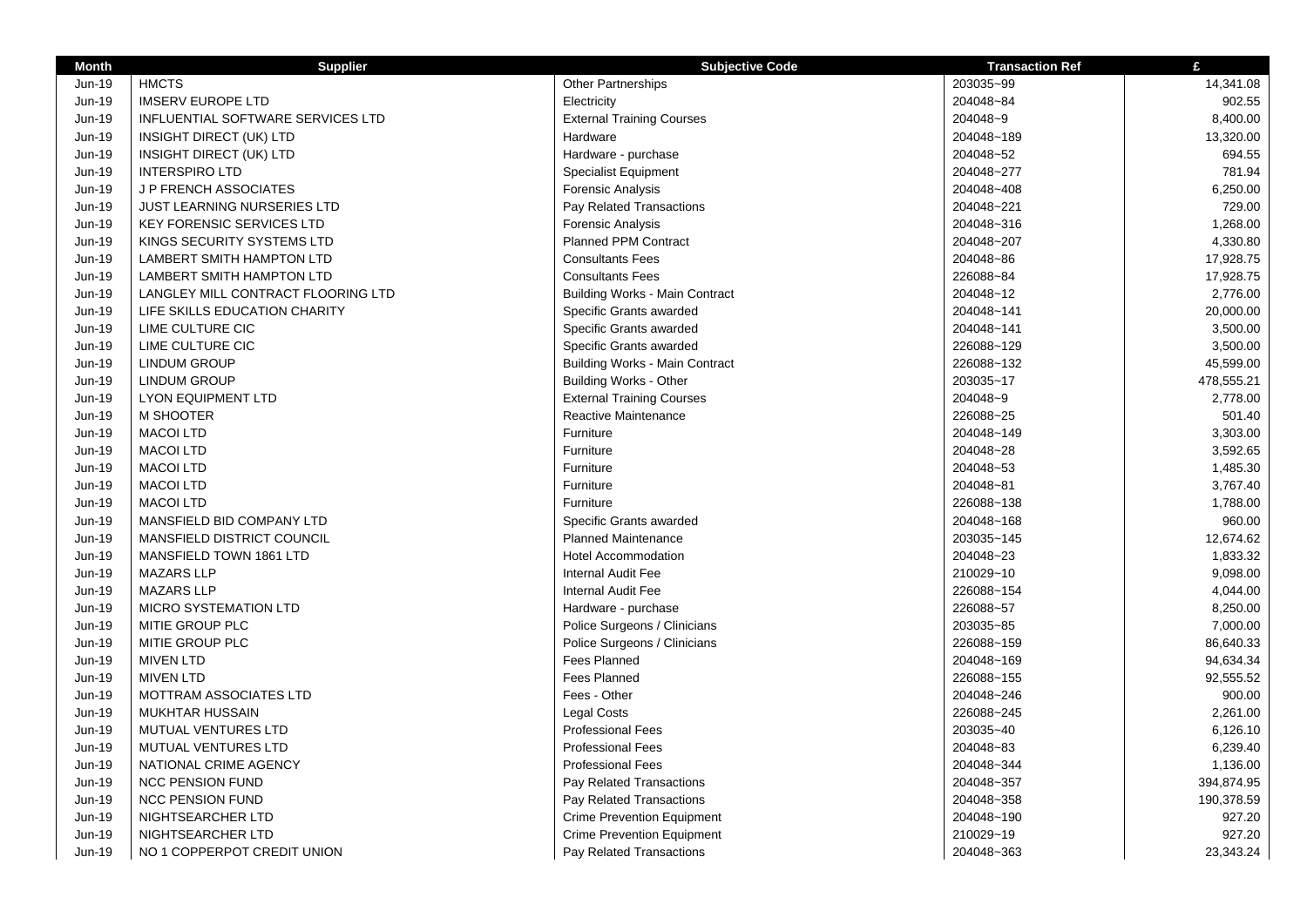| <b>Month</b>  | <b>Supplier</b>                                       | <b>Subjective Code</b>           | <b>Transaction Ref</b> | £          |
|---------------|-------------------------------------------------------|----------------------------------|------------------------|------------|
| Jun-19        | NO 1 COPPERPOT CREDIT UNION                           | Pay Related Transactions         | 226088~238             | 5,188.14   |
| Jun-19        | NOTTINGHAM BID COMPANY LTD                            | Specific Grants awarded          | 226088~129             | 960.00     |
| Jun-19        | NOTTINGHAM CITY COUNCIL                               | Other PA Grants                  | 203035~149             | 401,892.00 |
| Jun-19        | NOTTINGHAM CITY COUNCIL                               | Other PA Grants                  | 203035~151             | 167,500.00 |
| Jun-19        | NOTTINGHAM CITY COUNCIL                               | <b>Other PA Grants</b>           | 203035~152             | 396,184.00 |
| Jun-19        | NOTTINGHAM CITY COUNCIL                               | <b>Other PA Grants</b>           | 204048~412             | 300,336.00 |
| Jun-19        | NOTTINGHAM CITY COUNCIL                               | Other PA Grants                  | 204048~413             | 632,689.00 |
| Jun-19        | NOTTINGHAM CITY COUNCIL                               | <b>Other Partnerships</b>        | 204048~49              | 129,000.00 |
| Jun-19        | NOTTINGHAM CITY COUNCIL                               | <b>Other Partnerships</b>        | 226088~52              | 129,000.00 |
| Jun-19        | NOTTINGHAM UNIVERSITY HOSPITALS NHS TRUST             | <b>Professional Fees</b>         | 213053~1               | 2,800.00   |
| Jun-19        | NOTTINGHAMSHIRE AND CITY OF NOTTINGHAM FIRE AUTHORITY | Electricity                      | 204048~329             | 798.50     |
| Jun-19        | NOTTINGHAMSHIRE AND CITY OF NOTTINGHAM FIRE AUTHORITY | Gas                              | 204048~310             | 531.34     |
| Jun-19        | NOTTINGHAMSHIRE AND CITY OF NOTTINGHAM FIRE AUTHORITY | Rent                             | 204048~324             | 23,250.00  |
| Jun-19        | NOTTINGHAMSHIRE AND CITY OF NOTTINGHAM FIRE AUTHORITY | Service Charge                   | 226088~258             | 2,194.00   |
| Jun-19        | NOTTINGHAMSHIRE AND CITY OF NOTTINGHAM FIRE AUTHORITY | Upkeep of Transport & Plant      | 205036~5               | 2,418.46   |
| Jun-19        | NOTTS POLICE BENEVOLENT FUND                          | Pay Related Transactions         | 204048~361             | 2,564.75   |
| Jun-19        | NOTTS POLICE FEDERATION FUND                          | Pay Related Transactions         | 204048~367             | 36,102.97  |
| Jun-19        | NOTTS POLICE FEDERATION FUND                          | Pay Related Transactions         | 204048~368             | 38,552.25  |
| Jun-19        | NOTTS POLICE FEDERATION FUND                          | Pay Related Transactions         | 226088~241             | 1,997.50   |
| Jun-19        | NOTTS POLICE SPORTS & SOCIAL CLUB                     | Pay Related Transactions         | 204048~371             | 2,907.50   |
| Jun-19        | NOTTS POLICE SPORTS & SOCIAL CLUB                     | Pay Related Transactions         | 204048~372             | 1,173.97   |
| Jun-19        | NOTTS POLICE SPORTS & SOCIAL CLUB                     | Pay Related Transactions         | 226088~242             | 672.50     |
| Jun-19        | ORACLE CORPORATION UK LTD                             | Software Licences                | 204048~103             | 88,944.01  |
| Jun-19        | ORBIS PROTECT LTD                                     | <b>Decontamination Costs</b>     | 213027~1               | 5,305.00   |
| Jun-19        | ORBIS PROTECT LTD                                     | <b>Decontamination Costs</b>     | 213027~5               | 670.00     |
| Jun-19        | ORBIS PROTECT LTD                                     | <b>Decontamination Costs</b>     | 226088~113             | 1,570.00   |
| Jun-19        | ORBIS PROTECT LTD                                     | <b>Decontamination Costs</b>     | 226088~33              | 2,940.00   |
| Jun-19        | ORBIS PROTECT LTD                                     | Vehicle Cleaning                 | 226088~216             | 16,810.00  |
| Jun-19        | ORCHID CELLMARK LTD                                   | <b>DNA Sampling</b>              | 203035~119             | 1,754.50   |
| Jun-19        | <b>OXFORD UNIVERSITY PRESS</b>                        | <b>External Training Courses</b> | 204048~321             | 800.00     |
| Jun-19        | PAPERMOON DAY NURSERY                                 | Pay Related Transactions         | 204048~221             | 664.00     |
| Jun-19        | PERFECT CIRCLE JV LTD                                 | Fees - Other                     | 226088~148             | 87,103.18  |
| Jun-19        | PERFECT CIRCLE JV LTD                                 | Fees - Statutory                 | 204048~121             | 9,044.94   |
| Jun-19        | PHOENIX HSC (UK) LTD                                  | <b>External Training Courses</b> | 204048~335             | 1,090.00   |
| Jun-19        | POLICE AND CRIME COMMISSIONER FOR HAMPSHIRE           | Other Partnerships               | 213027~8               | 1,285.25   |
| Jun-19        | POLICE AND CRIME COMMISSIONER FOR HAMPSHIRE           | Other Partnerships               | 213027~9               | 1,285.24   |
| Jun-19        | POLICE AND CRIME COMMISSIONER FOR KENT                | <b>External Training Courses</b> | 204048~173             | 2,950.00   |
| Jun-19        | POLICE AND CRIME COMMISSIONER FOR LEICESTERSHIRE      | <b>Collaboration service</b>     | 213135~5               | 49,972.42  |
| Jun-19        | POLICE AND CRIME COMMISSIONER FOR LEICESTERSHIRE      | <b>Mutual Aid</b>                | 203035~133             | 2,940.05   |
| Jun-19        | POLICE AND CRIME COMMISSIONER FOR LEICESTERSHIRE      | Other Partnerships               | 204048~291             | 501.25     |
| Jun-19        | POLICE AND CRIME COMMISSIONER FOR LEICESTERSHIRE      | <b>Professional Fees</b>         | 226088~147             | 1,500.00   |
| Jun-19        | POLICE AND CRIME COMMISSIONER FOR NORTHAMPTONSHIRE    | <b>Collaboration service</b>     | 203035~129             | 828.11     |
| <b>Jun-19</b> | POLICE AND CRIME COMMISSIONER FOR NORTHAMPTONSHIRE    | <b>External Training Courses</b> | 204048~155             | 1,575.00   |
| Jun-19        | POLICE AND CRIME COMMISSIONER FOR THAMES VALLEY       | <b>Consultants Fees</b>          | 213135~1               | 2,184.15   |
| Jun-19        | POLICE AND CRIME COMMISSIONER FOR THAMES VALLEY       | <b>Consultants Fees</b>          | 226088~40              | 1,722.00   |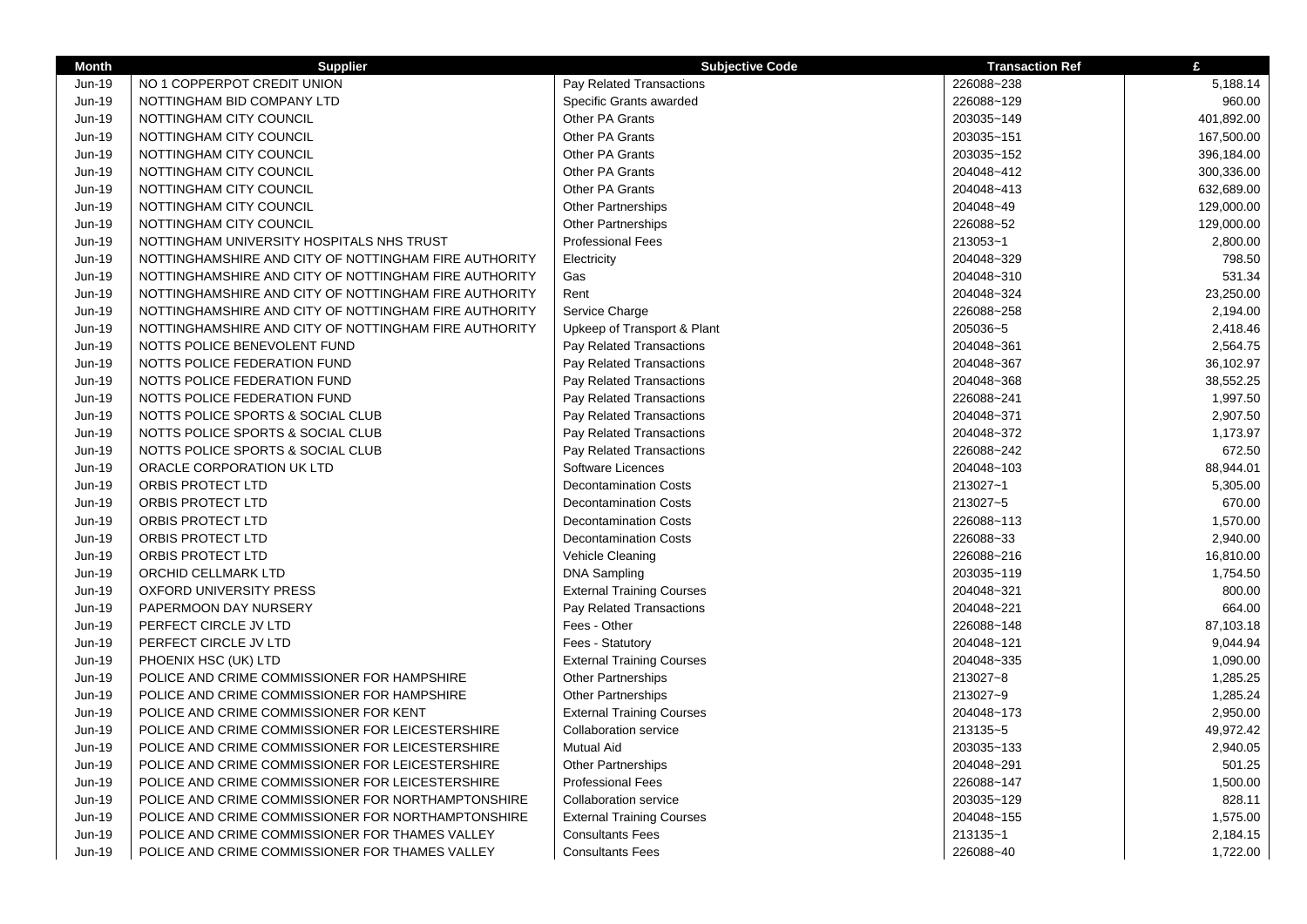| <b>Month</b>  | <b>Supplier</b>                                  | <b>Subjective Code</b>                | <b>Transaction Ref</b> | £         |
|---------------|--------------------------------------------------|---------------------------------------|------------------------|-----------|
| Jun-19        | POLICE AND CRIME COMMISSIONER FOR WEST YORKSHIRE | <b>Other Partnerships</b>             | 204048~96              | 8,685.00  |
| Jun-19        | POLICE FEDERATION JOINT FUND                     | <b>Legal Costs</b>                    | 204048~98              | 5,350.00  |
| Jun-19        | POLICE MUTUAL ASSURANCE SOCIETY                  | Pay Related Transactions              | 204048~366             | 59,000.57 |
| Jun-19        | POLICE MUTUAL ASSURANCE SOCIETY                  | Pay Related Transactions              | 226088~240             | 5,477.86  |
| Jun-19        | POST OFFICE LTD                                  | Road Fund Licences                    | 204048~3               | 1,490.00  |
| <b>Jun-19</b> | POSTURITE (UK) LTD                               | Furniture                             | 226088~29              | 1,023.89  |
| Jun-19        | PPL PRS LTD                                      | Rent                                  | 203035~108             | 8,229.24  |
| Jun-19        | PRAECEDO BUSINESS SOLUTIONS LTD                  | <b>Consultants Fees</b>               | 204048~172             | 11,815.00 |
| <b>Jun-19</b> | PREMIER PETS HOTEL                               | Stray Animals (maintenance costs)     | 203035~89              | 840.00    |
| Jun-19        | PRIMARY CARE COMMISSIONING CIC                   | <b>External Training Courses</b>      | 226088~119             | 1,490.00  |
| <b>Jun-19</b> | PRIMARY CARE COMMISSIONING CIC                   | <b>External Training Courses</b>      | 226088~231             | 536.34    |
| Jun-19        | PRUDENTIAL                                       | Pay Related Transactions              | 226088~248             | 5,003.14  |
| Jun-19        | REDLINE MOTORCYCLES LTD                          | Vehicles - Road                       | 204048~159             | 46,416.71 |
| Jun-19        | REED SPECIALIST RECRUITMENT LTD                  | Agency / Temp Staff                   | 203035~112             | 8,380.00  |
| Jun-19        | RELIANCE HIGH TECH LTD                           | <b>Annual Servicing</b>               | 204048~147             | 6,281.07  |
| Jun-19        | RELIANCE HIGH TECH LTD                           | <b>Annual Servicing</b>               | 226088~134             | 2,093.69  |
| <b>Jun-19</b> | RELIANCE HIGH TECH LTD                           | <b>Planned Maintenance</b>            | 226088~115             | 1,043.60  |
| Jun-19        | RELIANCE HIGH TECH LTD                           | <b>Planned PPM Contract</b>           | 204048~139             | 922.14    |
| <b>Jun-19</b> | RELIANCE HIGH TECH LTD                           | Reactive Maintenance                  | 204048~25              | 1,124.90  |
| Jun-19        | RELIANCE HIGH TECH LTD                           | Reactive Maintenance                  | 226088~18              | 585.00    |
| Jun-19        | RELIANCE HIGH TECH LTD                           | Reactive Maintenance                  | 226088~25              | 1,384.10  |
| Jun-19        | RH FOOD SOLUTIONS LTD                            | <b>Contract Catering</b>              | 203035~126             | 625.00    |
| Jun-19        | RICHFORD MOTOR SERVICES LTD                      | <b>Vehicle Recovery Costs</b>         | 204048~219             | 74,481.00 |
| Jun-19        | <b>RIGHT 2 WRITE LTD</b>                         | <b>Tuition Fees</b>                   | 226088~34              | 1,930.00  |
| Jun-19        | ROAD SAFETY SUPPORT LTD                          | <b>Professional Fees</b>              | 204048~90              | 19,820.00 |
| Jun-19        | ROYAL MAIL GROUP PLC                             | Postage Costs                         | 204048~128             | 7,247.42  |
| Jun-19        | ROYAL MAIL GROUP PLC                             | Postage Costs                         | 204048~231             | 538.48    |
| Jun-19        | ROYAL MAIL GROUP PLC                             | Postage Costs                         | 204048~5               | 588.79    |
| Jun-19        | ROYAL MAIL GROUP PLC                             | Postage Costs                         | 226088~121             | 2,619.93  |
| Jun-19        | S G SMITH T/A EASYMOVE                           | Rent                                  | 210029~16              | 7,499.00  |
| Jun-19        | S G SMITH T/A EASYMOVE                           | Rent                                  | 226088~190             | 3,750.00  |
| Jun-19        | SAFARILAND UK LTD                                | Clothing & Uniforms                   | 204048~263             | 3,747.95  |
| Jun-19        | SAFARILAND UK LTD                                | Clothing & Uniforms                   | 204048~50              | 4,776.68  |
| Jun-19        | SAFARILAND UK LTD                                | Clothing & Uniforms                   | 204048~77              | 615.82    |
| Jun-19        | SANCUS SOLUTIONS LTD                             | <b>Internal Training Courses</b>      | 204048~391             | 695.00    |
| Jun-19        | <b>SANMET LTD</b>                                | <b>Building Works - Other</b>         | 204048~143             | 2,599.96  |
| Jun-19        | SCOTTISH POLICE AUTHORITY                        | <b>External Training Courses</b>      | 226088~20              | 8,252.00  |
| Jun-19        | SCOTTISH POLICE AUTHORITY                        | <b>External Training Courses</b>      | 226088~9               | 8,252.00  |
| Jun-19        | <b>SEARCHFLOW LTD</b>                            | <b>Legal Costs</b>                    | 226088~101             | 1,056.66  |
| Jun-19        | <b>SECOND ELEMENT LTD</b>                        | <b>Annual Servicing</b>               | 203035~64              | 8,341.00  |
| Jun-19        | <b>SEPURA LTD</b>                                | Radio / Airwave - Equipment           | 204048~101             | 1,219.00  |
| Jun-19        | <b>SEPURA LTD</b>                                | Radio / Airwave - Equipment           | 226088~109             | 1,365.00  |
| Jun-19        | SERENDIPITYS NURSERY                             | Pay Related Transactions              | 204048~221             | 814.17    |
| Jun-19        | SERJEANTS INN CHAMBERS                           | <b>Legal Costs</b>                    | 226088~101             | 4,679.26  |
| Jun-19        | SHARPLINE DECORATORS LTD                         | <b>Building Works - Main Contract</b> | 204048~12              | 2,169.00  |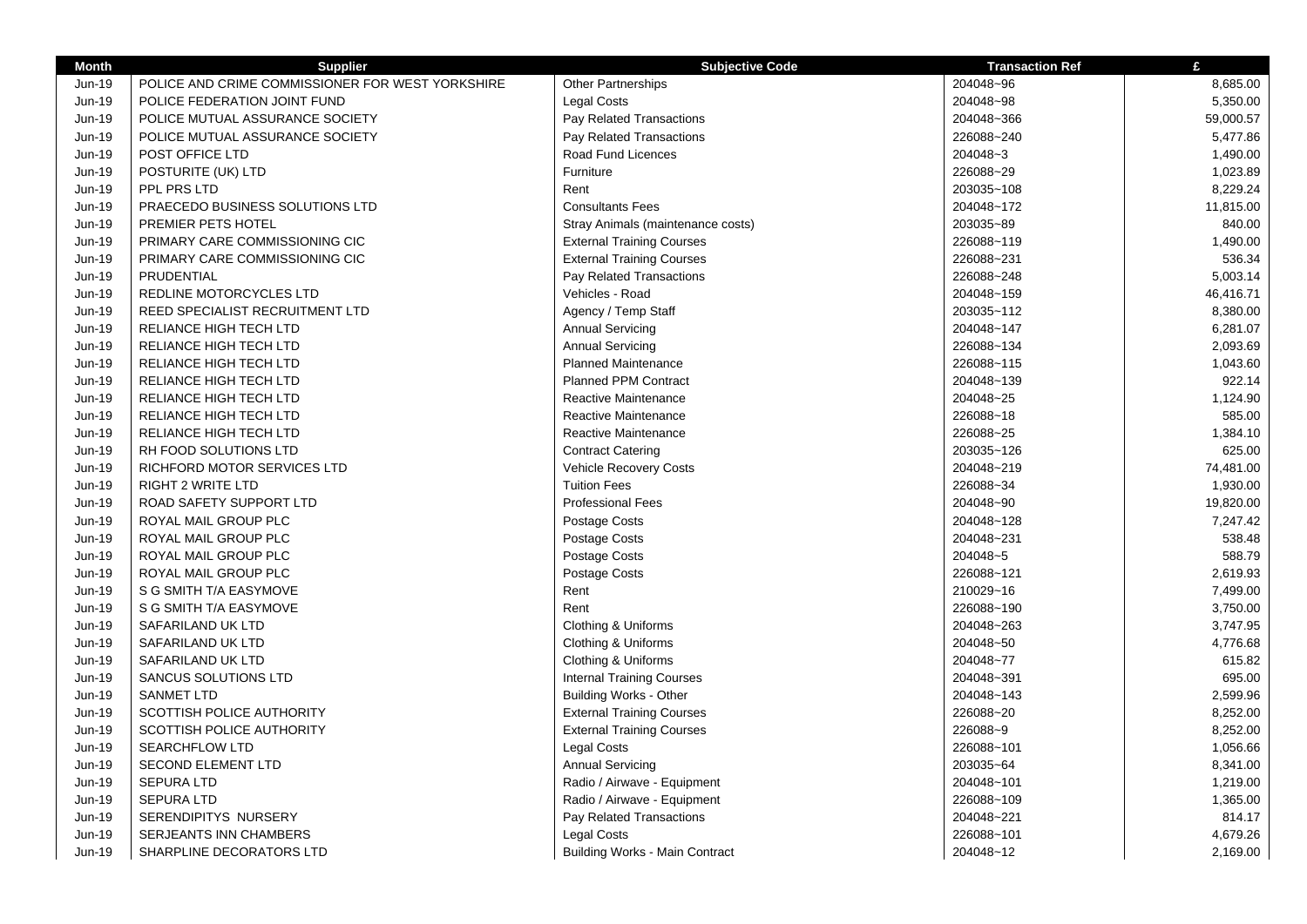| <b>Month</b>  | <b>Supplier</b>                                 | <b>Subjective Code</b>                   | <b>Transaction Ref</b> | £          |
|---------------|-------------------------------------------------|------------------------------------------|------------------------|------------|
| Jun-19        | SHB HIRE LTD                                    | Hire of Transport                        | 204048~8               | 2,342.91   |
| Jun-19        | <b>SHRED STATION LTD</b>                        | <b>Confidential Waste</b>                | 210029~4               | 832.06     |
| <b>Jun-19</b> | SIEMENS MOBILITY LTD                            | Hardware - maintenance                   | 204048~73              | 938.93     |
| Jun-19        | SLATER ELECTRICAL SERVICES LTD                  | <b>Reactive Maintenance</b>              | 204048~61              | 527.45     |
| Jun-19        | SMARTDESK SYSTEMS LTD T/A TGS SERVICES (UK) LTD | <b>Systems Development</b>               | 203035~48              | 650.00     |
| Jun-19        | SMARTDESK SYSTEMS LTD T/A TGS SERVICES (UK) LTD | <b>Systems Development</b>               | 204048~104             | 714.02     |
| Jun-19        | SOFTWARE BOX LTD                                | Hardware - purchase                      | 204048~52              | 2,783.49   |
| Jun-19        | SOLO SERVICE GROUP LTD                          | <b>Contract Cleaning</b>                 | 204048~185             | 93,695.66  |
| Jun-19        | SOLO SERVICE GROUP LTD                          | <b>Contract Cleaning</b>                 | 204048~319             | 1,500.00   |
| Jun-19        | SOLO SERVICE GROUP LTD                          | <b>Contract Cleaning</b>                 | 226088~163             | 46,847.83  |
| Jun-19        | SOLON SECURITY LTD                              | Clothing & Uniforms                      | 203035~26              | 20,688.00  |
| Jun-19        | SOUND PERSPECTIVE LTD                           | Specific Grants awarded                  | 226088~129             | 2,837.00   |
| Jun-19        | SP SERVICES UK LTD                              | <b>Training Materials</b>                | 204048~280             | 708.20     |
| Jun-19        | <b>SPACEWISE</b>                                | <b>Other Operational Expenses</b>        | 203035~158             | 1,170.00   |
| Jun-19        | SPOCE PROJECT MANAGEMENT LTD                    | <b>External Training Courses</b>         | 226088~9               | 799.00     |
| Jun-19        | ST JOHN AMBULANCE                               | Hire of Rooms/Premises                   | 204048~392             | 2,500.00   |
| Jun-19        | STARFISH CONSULTING (RUTLAND) LTD               | Specific Grants awarded                  | 204048~141             | 1,998.50   |
| Jun-19        | STARTRAQ (UK) LTD                               | <b>Licence Fees</b>                      | 203035~71              | 129,661.62 |
| Jun-19        | <b>STEPHEN MORLEY</b>                           | <b>Legal Costs</b>                       | 226088~101             | 1,062.50   |
| Jun-19        | SUNTOP BOARDING KENNELS                         | Stray Animals (maintenance costs)        | 204048~182             | 6,570.00   |
| Jun-19        | <b>T &amp; S HEATING LTD</b>                    | <b>Annual Servicing</b>                  | 207025~6               | 717.97     |
| Jun-19        | <b>T &amp; S HEATING LTD</b>                    | <b>Planned Maintenance</b>               | 226088~30              | 2,084.88   |
| Jun-19        | <b>T &amp; S HEATING LTD</b>                    | <b>Reactive Maintenance</b>              | 204048~116             | 672.84     |
| Jun-19        | <b>TEAM COLOURS LTD</b>                         | Clothing & Uniforms                      | 204048~423             | 1,500.96   |
| Jun-19        | TELEPHONE TECHNOLOGY LTD                        | Mobile Phone Call Charges & Contract Cos | 203035~31              | 1,587.88   |
| Jun-19        | <b>TELLERMATE LTD</b>                           | <b>Fixtures &amp; Fittings</b>           | 226088~168             | 610.00     |
| Jun-19        | THE KNOWLEDGE ACADEMY LTD                       | <b>Internal Training Courses</b>         | 204048~391             | 695.00     |
| Jun-19        | THE SMASHING GLASS CO (NOTTM) LTD               | Reactive Maintenance                     | 204048~16              | 1,695.00   |
| Jun-19        | THEBIGWORD INTERPRETING SERVICES LTD            | Interpreters Fees & Translators Fees     | 204048~245             | 1,840.34   |
| Jun-19        | THOMAS & SONS CONSTRUCTION LTD                  | <b>Planned Maintenance</b>               | 204048~36              | 2,827.26   |
| Jun-19        | THOMPSONS SOLICITORS                            | <b>Short Term Provisions</b>             | 226088~185             | 8,000.00   |
| Jun-19        | <b>TRAINLINE.COM LTD</b>                        | <b>Train Fares</b>                       | 226088~261             | 1,110.10   |
| Jun-19        | <b>TRANSK9 LTD</b>                              | Police Dogs - Feed/kennelling/vets       | 203035~3               | 3,975.84   |
| Jun-19        | <b>TRANSK9 LTD</b>                              | Police Dogs - Feed/kennelling/vets       | 204048~19              | 4,917.49   |
| Jun-19        | <b>TRISOFT LTD</b>                              | Hardware - purchase                      | 226088~57              | 3,006.80   |
| Jun-19        | TUXFORD MINE OF INFORMATION LTD                 | Electricity                              | 204048~394             | 574.54     |
| Jun-19        | TUXFORD MINE OF INFORMATION LTD                 | Service Charge                           | 204048~396             | 1,378.68   |
| Jun-19        | ULTIMAT DEFENCE LTD                             | Firearms & Supplies                      | 226088~189             | 552.00     |
| Jun-19        | <b>UNISON</b>                                   | Pay Related Transactions                 | 226088~247             | 6,504.48   |
| Jun-19        | UNIVERSITY HOSPITALS OF LEICESTER NHST          | Pathologists Fees                        | 204048~356             | 592.30     |
| <b>Jun-19</b> | UNIVERSITY HOSPITALS OF LEICESTER NHST          | Pathologists Fees                        | 204048~411             | 892.67     |
| Jun-19        | UNIVERSITY OF LEICESTER                         | Pathologists Fees                        | 204048~383             | 5,224.00   |
| Jun-19        | UNIVERSITY OF LEICESTER                         | Pathologists Fees                        | 210029~20              | 720.00     |
| Jun-19        | <b>VENSON NOTTS LTD</b>                         | Vehicle Maintenance                      | 204048~27              | 22,096.51  |
| Jun-19        | <b>VENSON NOTTS LTD</b>                         | <b>Vehicle Purchases</b>                 | 204048~410             | 6,000.00   |